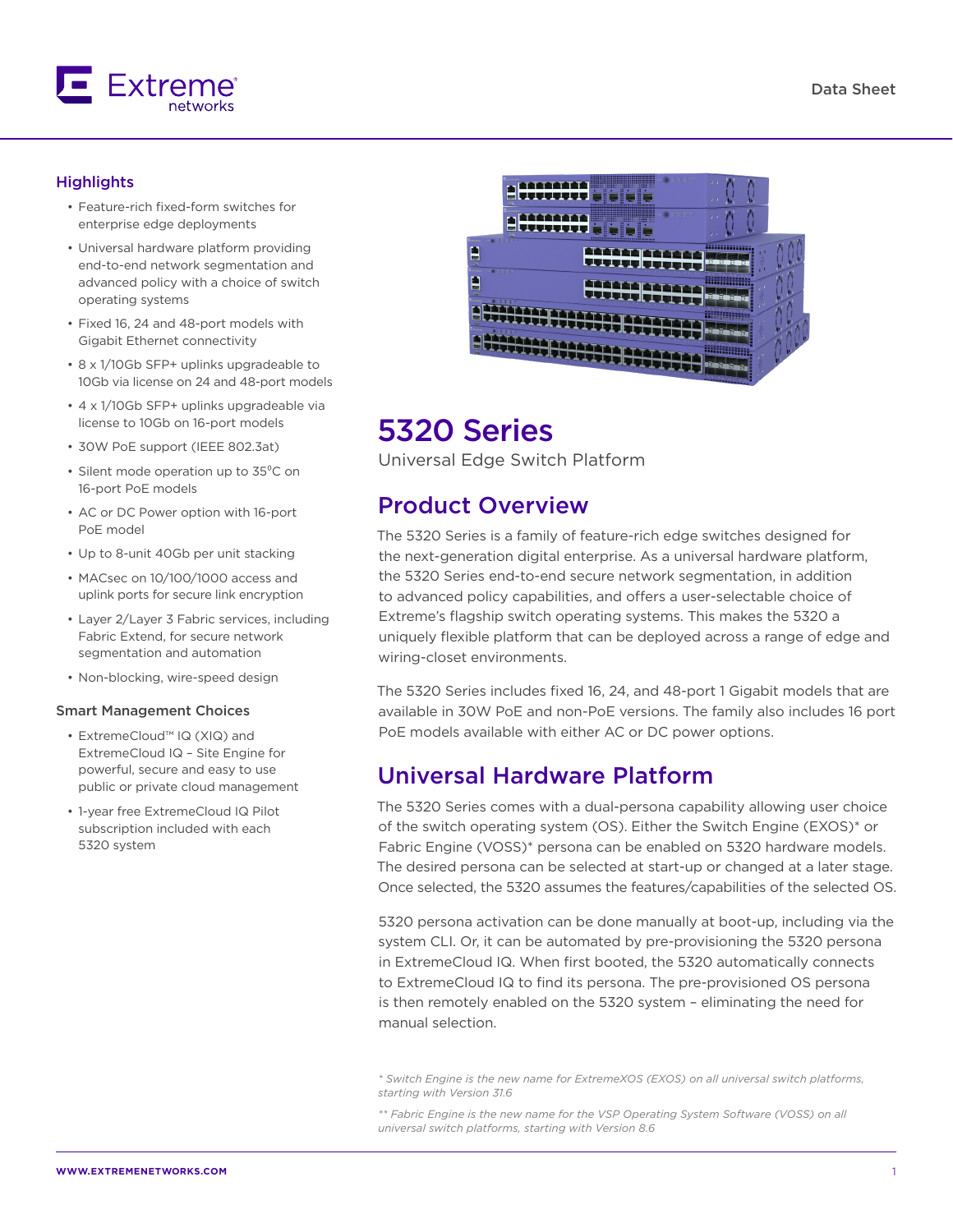

### Ethernet Fabric Services

The 5320 supports a variety of Ethernet Fabric services, including Extreme's Fabric Connect when running Fabric Engine (VOSS) and Extreme's IP Fabric when running Switch Engine (EXOS). It also supports Fabric Attach for automated connection to either Layer 2 or Layer 3 fabric services. Extreme's Fabric Connect and IP Fabric on the 5320 enable the creation of virtualized networks that automate network operations, simplify network provisioning and enhance security, all while reducing the strain on network and IT personnel.

# Power Over Ethernet

The 5320 Series includes Power over Ethernet (PoE) models supporting standards-based 30W IEEE 802.3at PoE capabilities. This enables the 5320 to address the needs of powered edge devices, while eliminating the need for additional electrical cabling and circuits. In addition, 5320 PoE models also support perpetual and fast PoE for even more efficient and reliable powered edge device operation.



### High-Performance Stacking

Two of the 5320's built-in SFP+ uplink ports can be used for high-speed stacking when running Switch Engine (EXOS). Up to eight systems can be stacked using qualified 10Gb direct attach cables and optical transceivers. (Note: Stacking is not supported when running Fabric Engine

(VOSS)).



# Intelligent Layer 2/3 Services

The 5320 Series provides sophisticated Layer 2 switching as well as advanced Layer 3 routing services. This includes role-based policy, bidirectional Access Control Lists, as well as granular ingress/egress bandwidth control. Layer 3 services include IPv4 and IPv6 dynamic routing, as well as IP multicast services.



### 1Gb Uplinks Upgradeable to 10Gb

All 5320 Series units include integrated SFP+ capable uplinks that support 1Gb SFP by default, but which can be upgraded to 10Gb via software. 24 and 48-port 5320 models come with 8 x 1Gb SFP uplinks; 16-port models offer 4 x 1Gb SFP uplinks. 1Gb SFP uplinks are upgradeable to 10Gb SFP+ through an optional software license. (Note: Two of the 5320 uplink ports are available for Switch Engine (EXOS) stacking and when used in this manner support 10Gb by default.)



Silent mode operation at temperatures up to  $35^{\circ}$ C is supported on 5320 16-port AC and DC-powered models. This makes these models ideal for classrooms, hospitality suites, retail sites or other noise sensitive environments, especially outside of the wiring closet environment.



### Management

The 5320 can be managed by ExtremeCloud IQ and ExtremeCloud IQ—Site Engine for comprehensive unified management with a consolidated view of users, devices and applications across wired and wireless networks. (NOTE: Each 5320 unit also includes a 1-year free ExtremeCloudIQ Pilot subscription.)

Zero-touch provisioning from ExtremeCloud IQ lets one quickly bring new 5320 switches online as well as enable the selection of the operating system (OS) persona. Alternatively, 5320 on-box management can be done manually via a web-based GUI or generic CLI.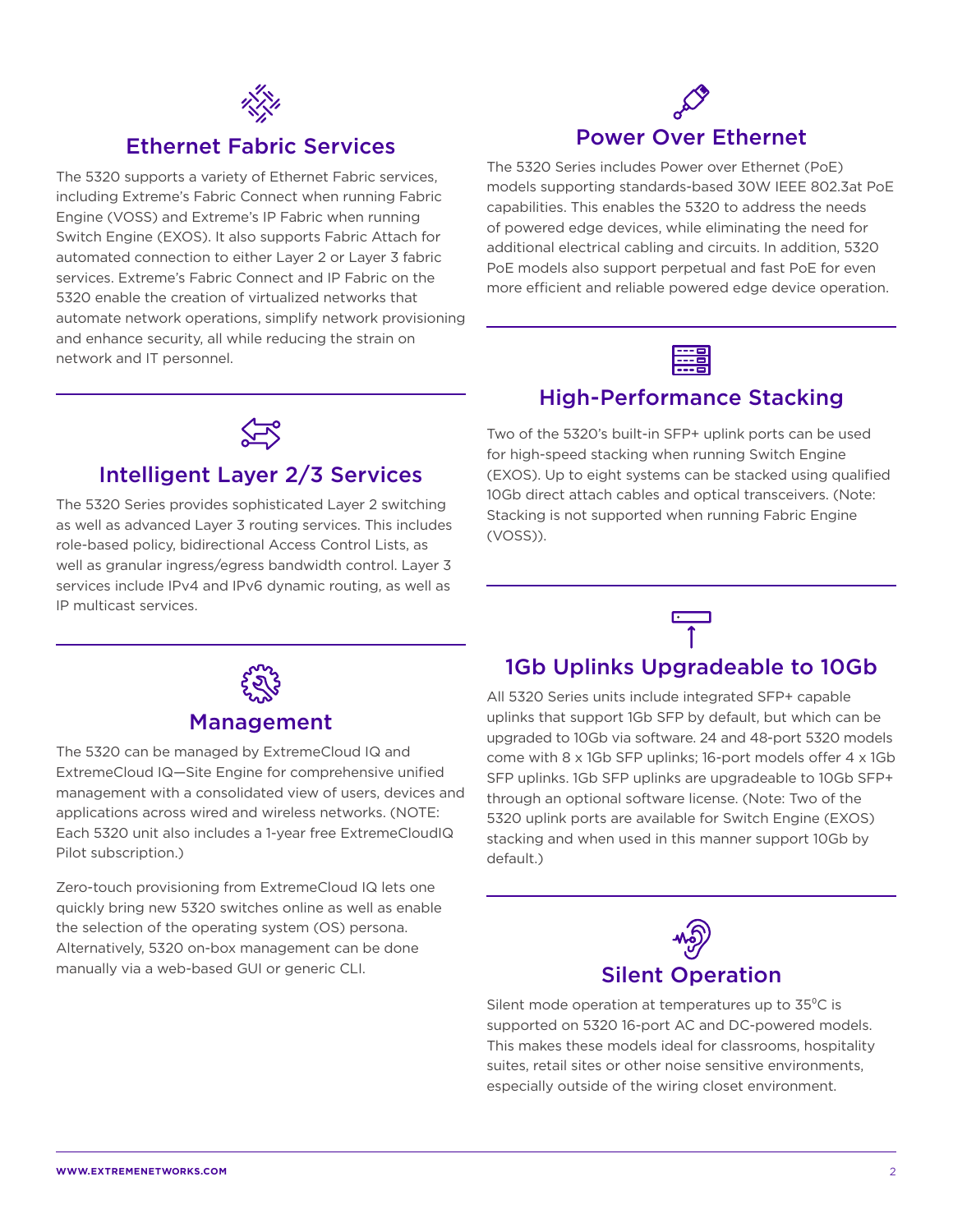# External Interfaces

| <b>Switch Model</b> | <b>Interfaces</b>                                                                                                                                                                                                                                                                                                                                                                                                               |  |  |
|---------------------|---------------------------------------------------------------------------------------------------------------------------------------------------------------------------------------------------------------------------------------------------------------------------------------------------------------------------------------------------------------------------------------------------------------------------------|--|--|
| 5320-16P-4XE        | 16 x 10/100/1000Base-T 802.3at (30W) ports<br>• Full/Half-Duplex (autosensing)<br>• MACsec-capable<br>$4 \times 1$ Gb SFP uplink ports (includes 2 x Stacking ports @ 10Gb)<br>• Can be upgraded to 10Gb SFP+ via software license<br>• MACsec-capable<br>1 x Serial console port (RJ-45)<br>1 x USB A ports for management or external USB flash<br>1 x USB Micro-B console port                                               |  |  |
| 5320-16P-4XE-DC     | 16 x 10/100/1000Base-T 802.3at (30W) ports<br>• Full/Half-Duplex (autosensing)<br>• MACsec-capable<br>4 x 1Gb SFP uplink ports (includes 2 x Stacking ports @ 10Gb)<br>• Can be upgraded to 10Gb SFP+ via software license<br>• MACsec-capable<br>1 x Serial console port (RJ-45)<br>1 x USB A ports for management or external USB flash<br>1 x USB Micro-B console port                                                       |  |  |
| 5320-24T-8XE        | 24 x 10/100/1000Base-T ports<br>• Full/Half-Duplex (autosensing)<br>• MACsec-capable<br>8 x 1Gb SFP uplink ports (includes 2 x Stacking ports @ 10Gb)<br>• Can be upgraded to 10Gb SFP+ via software license<br>• MACsec-capable<br>• 100Mb operation supported on last 4 uplink ports<br>1 x Serial console port (RJ-45)<br>1 x USB A ports for management or external USB flash<br>1 x USB Micro-B console port               |  |  |
| 5320-24P-8XE        | 24 x 10/100/1000Base-T 802.3at (30W) ports<br>• Full/Half-Duplex (autosensing)<br>• MACsec-capable<br>8 x 1Gb SFP uplink ports (includes 2 x Stacking ports @ 10Gb)<br>• Can be upgraded to 10Gb SFP+ via software license<br>• MACsec-capable<br>• 100Mb operation supported on last 4 uplink ports<br>1 x Serial console port (RJ-45)<br>1 x USB A ports for management or external USB flash<br>1 x USB Micro-B console port |  |  |
| 5320-48T-8XE        | 48 x 10/100/1000Base-T ports<br>- Full/Half-Duplex (autosensing)<br>- MACsec-capable<br>8 x 1Gb SFP uplink ports (includes 2 x Stacking ports @ 10Gb)<br>• Can be upgraded to 10Gb SFP+ via software license<br>• MACsec-capable<br>• 100Mb operation supported on last 4 uplink ports<br>1 x Serial console port (RJ-45)<br>1 x USB A ports for management or external USB flash<br>1 x USB Micro-B console port               |  |  |
| 5320-48P-8XE        | 48 x 10/100/1000Base-T 802.3at (30W) ports<br>• Full/Half-Duplex (autosensing)<br>• MACsec-capable<br>8 x 1Gb SFP uplink ports (includes 2 x Stacking ports @ 10Gb)<br>• Can be upgraded to 10Gb SFP+ via software license<br>• MACsec-capable<br>• 100Mb operation supported on last 4 uplink ports<br>1 x Serial console port (RJ-45)<br>1 x USB A ports for management or external USB flash<br>1 x USB Micro-B console port |  |  |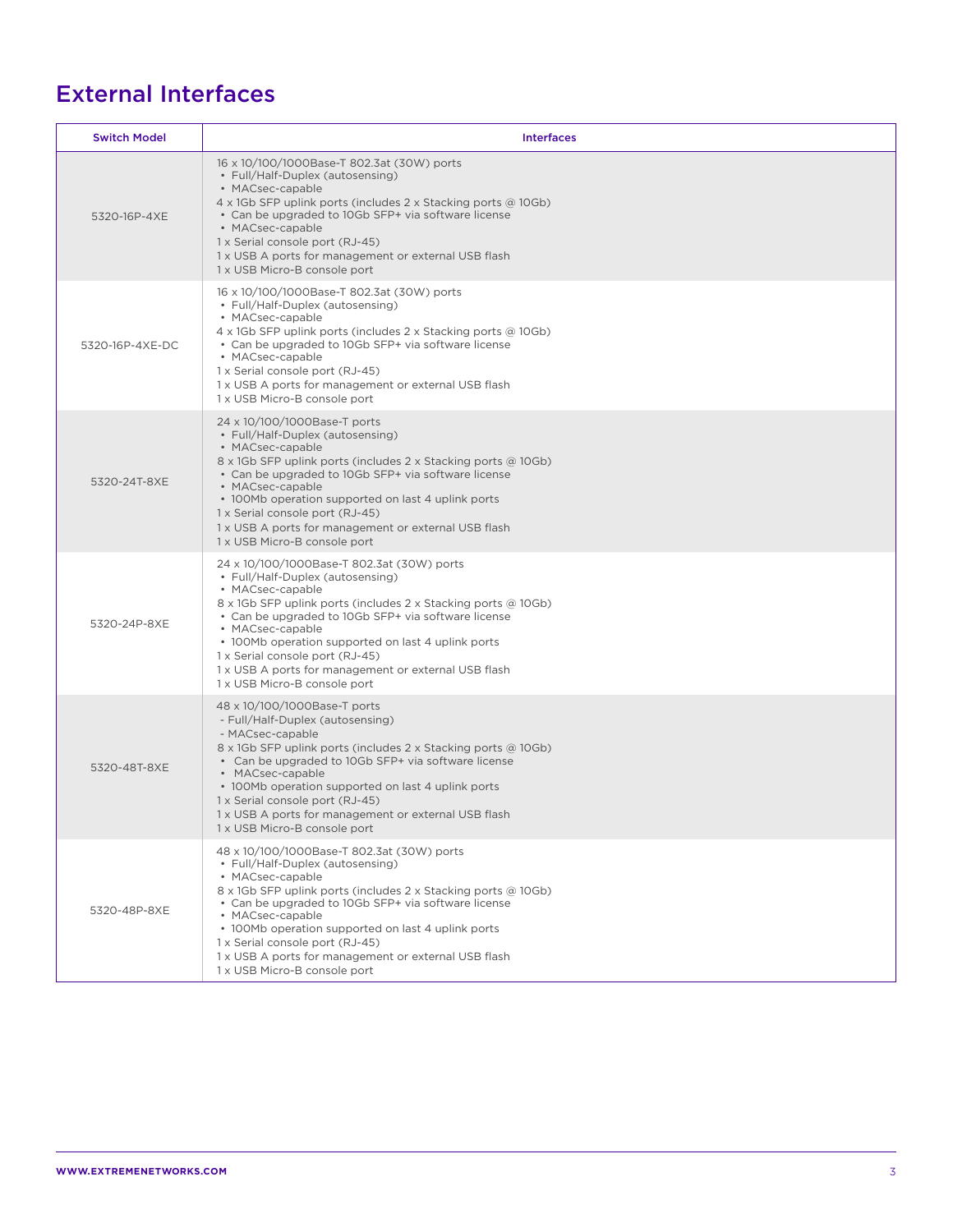# Performance and Scale

| <b>Switch Model</b> | Max Active 10/100/<br>1000Mb ports | <b>Max Active</b><br>1Gb/10Gb<br>SFP/SFP+ ports* | Max Active 10Gb<br><b>Stacking ports**</b> | <b>Aggregated Switch</b><br><b>Bandwidth</b> | <b>Max Frame</b><br><b>Forwarding Rate</b> |
|---------------------|------------------------------------|--------------------------------------------------|--------------------------------------------|----------------------------------------------|--------------------------------------------|
| 5320-16P-4XE        | 16                                 | $\overline{4}$                                   | $\bigcap$                                  | 112 Gbps                                     | 83.3 mpps                                  |
| 5320-16P-4XE-DC     | 16                                 | $\overline{4}$                                   | $\overline{2}$                             | 112 Gbps                                     | 83.3 mpps                                  |
| 5320-24T-8XE        | 24                                 | 8                                                | $\bigcap$                                  | 208 Gbps                                     | 154.8 mpps                                 |
| 5320-24P-8XE        | 24                                 | 8                                                | $\overline{2}$                             | 208 Gbps                                     | 154.8 mpps                                 |
| 5320-48T-8XE        | 48                                 | 8                                                | $\mathcal{P}$                              | 256 Gbps                                     | 190.5 mpps                                 |
| 5320-48P-8XE        | 48                                 | $8 \cdots$                                       | ◠                                          | 256 Gbps                                     | 190.5 mpps                                 |

\* 10Gb port upgrade license required for 10Gb operation

\*\* 10Gb upgrade license not required for stacking

\*\*\* 100Mb operation also supported on last 4 uplink ports for 24 and 48-port models

# Software Scaling Values

#### 5320 with Switch Engine (EXOS)

- MAC Table: 32,000
- IPv4 ARP Table: 16,000
- IPv4 Route Table: 12,000 (48-port models); 8,000 (16 and 24-port models)
- IP Multicast Entries (S,G,V): 6,000
- IPv6 Neighbor Table: 6,000
- IPv6 Route Table: 6,000 (48-port models); 4,000 (16 and 24-port models)
- ACLs (Ingress/Egress): 8,000/1,024 (48-port models); 8,000/512 (16 and 24-port models)
- QoS Egress Queues per port: 8
- VLANs: 4,094
- Routed VLANs: 1533 (48-port models); 509 (16 and 24-port models)

#### One Policy Scaling

- Policy Profiles: 63
- Unique Permit/Deny Rules per switch: 4,024

#### 5320 with Fabric Engine (VOSS)

- MAC Table: 32,000
- IPv4 ARP Table: 15,000 (48-port models); 8,000 (16 and 24-port models)
- IPv4 Route Table: 12,000 (48-port models); 8,000 (16 and 24-port models)
- IP Multicast Entries (S,G,V): 4,000 (48-port models); 2,000 (16 and 24 port models)
- IPv6 Neighbor Table: 8,000
- IPv6 Route Table: 6,000 (48-port models); 4,000 (16 and 24-port models)
- ACLs (Ingress/Egress): 1,024/400 (48-port models); 1,024/190 (16 and 24-port models)
- QoS Egress Queues per port: 8
- VI ANs: 4059
- IP Interfaces (Routed VLANs): 248

#### Fabric Connect Scaling

- Fabric Adjacencies per switch: 64
- Fabric nodes per area (BEB + BCB): 500
- L2 VSNs: 500 (48-port models); 250 (16 and 24-port models)
- L3 VSNs: 64 (48-port models); 1 (16 and 24-port models)

# Weights and Dimensions

| <b>Switch Model</b> | Weight                                 | <b>Physical Dimensions</b>                            |  |
|---------------------|----------------------------------------|-------------------------------------------------------|--|
| 5320-16P-4XE        | 6.6 lb/3.0 kg                          | 12.2 in W/1.7 in H/11.8 in D                          |  |
| 5320-16P-4XE-DC     | 310 mm/43.6 mm/300 mm<br>6.6 lb/3.0 kg |                                                       |  |
| 5320-24T-8XE        | 8.2 lb/3.7 kg                          | 17.3 in W/1.7 in H/11.0 in D                          |  |
| 5320-24P-8XE        | 8.8 lb/4.0 kg                          | 440 mm/43.6 mm/280 mm                                 |  |
| 5320-48T-8XE        | 9.3 lb/4.2 kg                          | 17.3 in W/1.7 in H/11.0 in D<br>440 mm/43.6 mm/280 mm |  |
| 5320-48P-8XE        | 11.0 lb/5.0 kg                         | 17.3 in W/1.7 in H/13.0 in D<br>440 mm/43.6 mm/330 mm |  |

### 5320 Max PoE Power Budget

| <b>Switch Model</b> | <b>PoE Budget</b> |
|---------------------|-------------------|
| 5320-16P-4XE        | 185W              |
| 5320-16P-4XE-DC     | 185W              |
| 5320-24P-8XE        | 370W              |
| 5320-48P-8XE        | 740W              |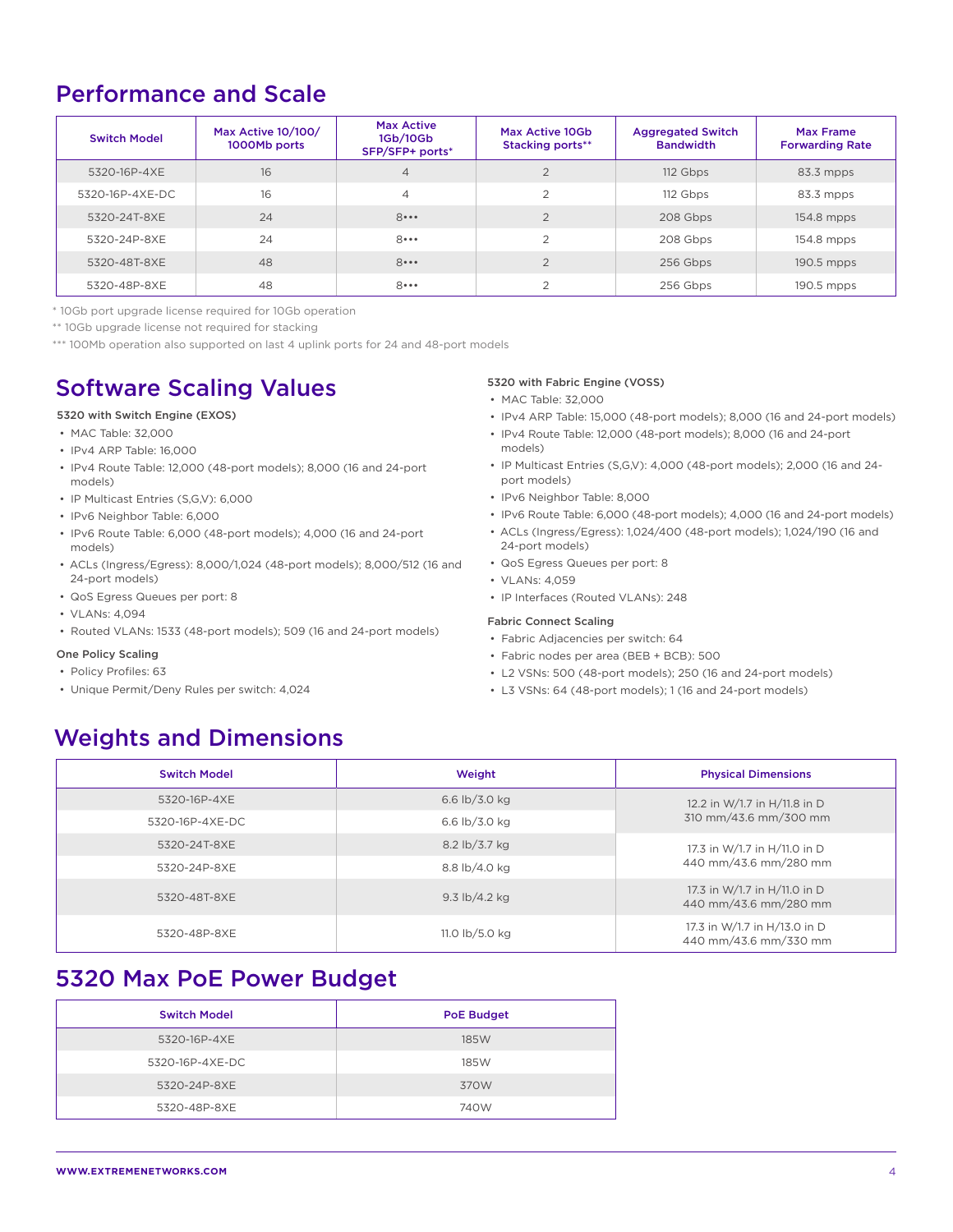# Minimum/Maximum Power Consumption and Heat Dissipation

| <b>Switch Model</b> | <b>Minimum Power</b><br><b>Consumption (Watts)</b> | <b>Minimum Heat Dissipation</b><br>(BTU/hr) | <b>Maximum Power</b><br><b>Consumption (Watts)*</b> | <b>Maximum Heat Dissipation</b><br>$(BTU/hr)$ ** |
|---------------------|----------------------------------------------------|---------------------------------------------|-----------------------------------------------------|--------------------------------------------------|
| 5320-16P-4XE        | 17                                                 | 57                                          | 246                                                 | 208                                              |
| 5320-16P-4XE-DC     | 20                                                 | 67                                          | 260                                                 | 256                                              |
| 5320-24T-8XE        | 18                                                 | 60                                          | 50                                                  | 171                                              |
| 5320-24P-8XE        | 21                                                 | 70                                          | 480                                                 | 375                                              |
| 5320-48T-8XE        | 25                                                 | 85                                          | 64                                                  | 217                                              |
| 5320-48P-8XE        | 30                                                 | 104                                         | 924                                                 | 629                                              |

\* Includes maximum PoE load (W) through the switch

\*\* Does not include PoE load heat dissipated through external electronic load

# 5320 Acoustic Noise

| <b>Switch Model</b> | Bystander Sound Pressure (dB(A))                                                          | <b>Declared Sound Power (Bels)</b>                                         |  |  |
|---------------------|-------------------------------------------------------------------------------------------|----------------------------------------------------------------------------|--|--|
|                     | All ports link up with full traffic, 8 PoE ports                                          |                                                                            |  |  |
| 5320-16P-4XE        | Fan off $(0^{\circ}C - 35^{\circ}C)$<br>$19.8$ (35 $^{\circ}$ C - 40 $^{\circ}$ C)        | Fan off $(0^{\circ}C - 35^{\circ}C)$<br>$29.4 (35^{\circ}C - 40^{\circ}C)$ |  |  |
|                     | All ports link up with full traffic, 8 PoE ports                                          |                                                                            |  |  |
| 5320-16P-4XE-DC     | Fan off $(0^{\circ}C - 35^{\circ}C)$<br>$19.0$ (35 $^{\circ}$ C - 40 $^{\circ}$ C)        | Fan off $(0^{\circ}C - 35^{\circ}C)$<br>$29.1 (35^{\circ}C - 40^{\circ}C)$ |  |  |
| 5320-24T-8XE        | All ports link up with full traffic, $O^{\circ}C - 35^{\circ}C$                           |                                                                            |  |  |
|                     | 19.5                                                                                      | 2.86                                                                       |  |  |
| 5320-24P-8XE        | All ports link up with full traffic, 12 PoE ports, $0^{\circ}$ C - 35 <sup>°</sup> C      |                                                                            |  |  |
|                     | 20.3                                                                                      | 2.86                                                                       |  |  |
|                     | All ports link up with full traffic                                                       |                                                                            |  |  |
| 5320-48T-8XE        | 20.8                                                                                      | 2.90                                                                       |  |  |
|                     | All ports link up with full traffic, 50% PoE budget load, $0^{\circ}$ C - 35 $^{\circ}$ C |                                                                            |  |  |
| 5320-48P-8XE        | 20.9                                                                                      | 2.87                                                                       |  |  |

#### Environmental

#### Environmental Specifications

EN/ETSI 300 019-2-1 v2.1.2 - Class 1.2 Storage EN/ETSI 300 019-2-2 v2.1.2 - Class 2.3 Transportation EN/ETSI 300 019-2-3 v2.1.2 - Class 3.1e Operational EN/ETSI 300 753 (1997-10) - Acoustic Noise ASTM D3580 Random Vibration Unpackaged 1.5 G

#### Environmental Compliance

EU RoHS - 2011/65/EU EU WEEE - 2012/19/EU EU REACH – Regulation (EC) No 1907/2006 Reporting China RoHS - SJ/T 11363-2006 Taiwan RoHS - CNS 15663(2013.7)

#### Operating Conditions

Temp: 0° C to 50° C (32° F to 122° F) Humidity: 10% to 95% relative humidity, non-condensing Altitude: 0 to 3,000 meters (9,850 feet) Shock (half sine) 30m/s2 (3G), 11ms, 60 shocks Random vibration: 3 to 500 Hz at 1.5 G rms

#### Packaging and Storage Specifications

Temp: -40° C to 70° C (-40° F to 158° F) Humidity: 10% to 95% relative humidity, non-condensing Packaged Shock (half sine): 180 m/s2 (18 G), 6 ms, 600

Packaged Vibration: 5 to 62 Hz at velocity 5 mm/s, 62 to 500 Hz at 0.2 G Packaged Random Vibration: 5 to 20 Hz at 1.0 ASD w/–3 dB/oct. from 20 to 200 Hz

Packaged Drop Height: 14 drops minimum on sides and corners at 42 inches (<15 kg box)

#### Regulatory and Safety

North American ITE UL 60950-1 UL/CuL 62368-1 Listed CSA 22.2 No. 60950-1 2nd edition 2014 (Canada) Complies with FCC 21CFR 1040.10 (U.S. Laser Safety) CDRH Letter of Approval (US FDA Approval)

#### European ITE

EN 60950-1 2nd Edition EN 62368-1 EN 60825-1Class 1 (Lasers Safety) 2014/35/EU Low Voltage Directive

#### International ITE

CB Report and Certificate per IEC 60950-1 CB Report and Certificate IEC 62368-1 AS/NZS 60950-1 (Australia/New Zealand)

#### EMI/EMC Standards

North American EMC for ITE FCC CFR 47 Part 15 Class A (USA) ICES-003 Class A (Canada)

#### European EMC Standards

EN 55032 Class A EN 55024 EN 61000-3-2,2014 (Harmonics) EN 61000-3-3 2013 (Flicker) EN 300 386 (EMC Telecommunications) 2014/30/EU EMC Directive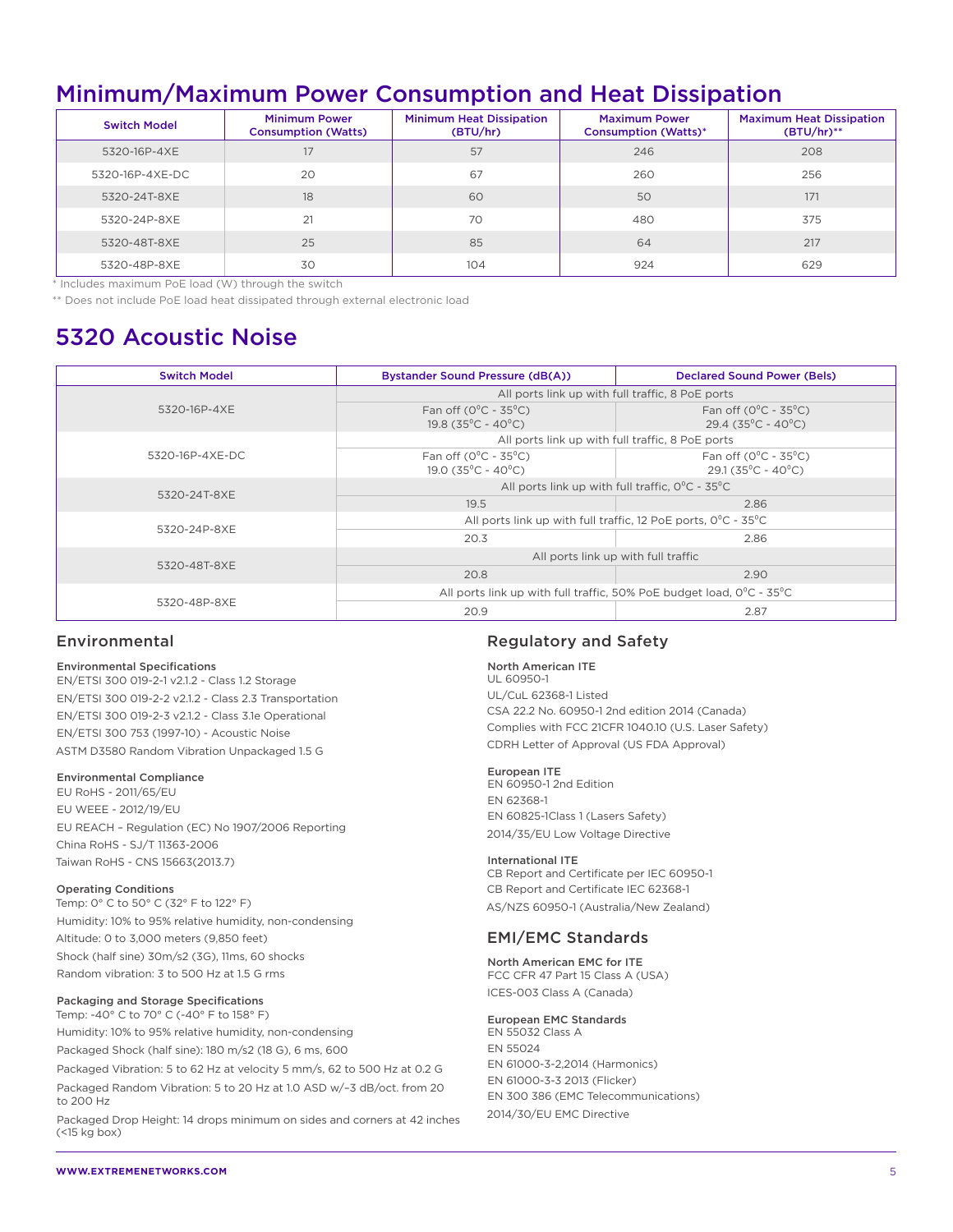#### International EMC Certifications

CISPR 32, Class A (International Emissions) AS/NZS CISPR32

CISPR 24 Class A (International Immunity)

IEC 61000-4-2/EN 61000-4-2 Electrostatic Discharge, 8kV Contact, 15 kV Air, Criteria B IEC 61000-4-3/EN 61000-4-3 Radiated Immunity 10V/m, Criteria A

IEC 61000-4-4/EN 61000-4-4 Transient Burst, 2 kV, Criteria B

IEC 61000-4-5/EN 61000-4-5 Surge, 2 kV L-L, 2 kV L-G, Level 3, Criteria B IEC 61000-4-6 Conducted Immunity, 0.15-80 MHz, 10V/rms, 80%AM (1kHz), Criteria A

IEC/EN 61000-4-11 Power Dips and Interruptions, >30%, 25 periods, Criteria C

#### Country Specific

VCCI Class A (Japan Emissions) ACMA RCM (Australia Emissions) CCC Mark (China) KCC Mark, EMC Approval (Korea) BSMI (Taiwan) Anatel (Brazil) NoM (Mexico) EAC (Russia, Belarus, Kazkhastan) NRCS (South Africa)

#### IEEE 802.3 Media Access Standards

IEEE 802.3ab 1000BASE-T IEEE 802.3at PoE IEEE 802.3ae 10GBASE-X IEEE 802.3az Energy Efficient Ethernet

# Ordering Notes

Customers ordering a 5320 Series switch receive the hardware switch along with Base software license, integrated power supply, fan module and rack-mount kit. In addition, each 5320 switch comes with a free 1-year ExtremeCloud IQ Pilot subscription. Optical transceivers and power cords must be separately ordered. 10Gb upgrade licenses (4-port and 8-port), as well as Premier and MACsec licenses must also be ordered separately.

# Base Software and Optional Premier License

The Base software included with each 5320 unit supports most available software features. Certain features, however, require a Premier License to operate:

#### For Switch Engine (EXOS), a Premier License is required for:

- 5 or more OSPF interfaces
- PIM DM/PIM SSM
- Anycast RP (Rendezvous Point)
- MultiSource Discovery Protocol (MSDP)
- IS-IS/BGP4/MBGP
- GRE Tunneling
- Ethernet VPN (EVPN)

#### For Fabric Engine (VOSS), a Premier License is required for:

- 5 or more OSPF active interfaces
- 3 or more BGP Peers
- Layer 3 Virtual Service Networks (L3 VSNs)\*

\*5320 16 and 24-port models do not require a Premier License for the single L3 VSN supported in these models

# Notes on 5320 10Gb upgrade licenses

A 30-day evaluation of the 4-port 10Gb upgrade license is included with each 5320 unit to aid in set-up and onboarding. Otherwise, a 4-port or 8-port 10Gb upgrade license is required for 10Gb uplink operations on the 5320. 10Gb stacking, however, does not require a separate 10Gb upgrade license. Two (2) 4-port 10Gb upgrade licenses cannot be combined to enable 8 x 10Gb uplinks; instead, an 8-port 10Gb upgrade license must be purchased. If you have a 4-port 10Gb license already installed and want to replace it with an 8-port 10Gb license, you can reuse the 4-port license on a different 5320.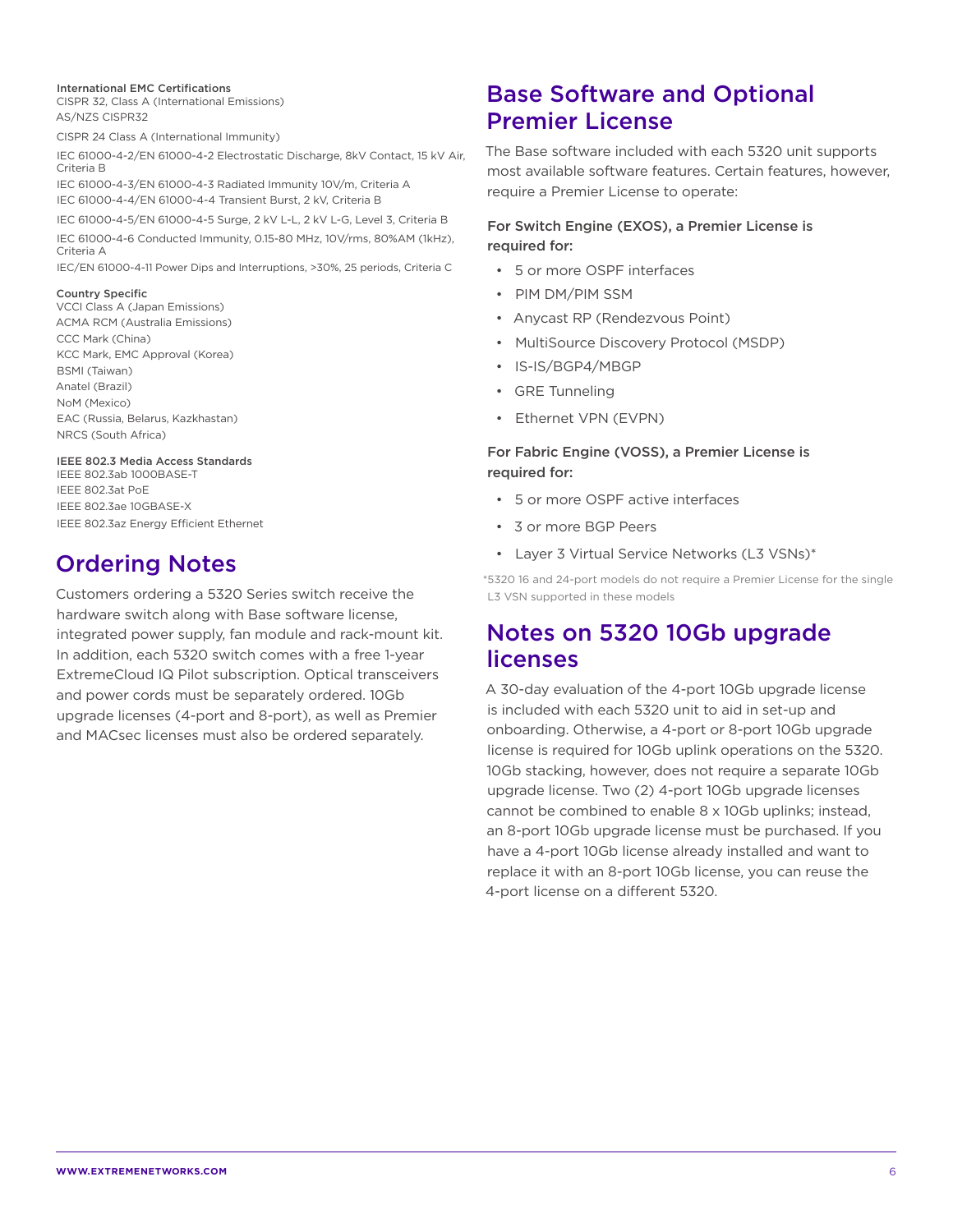# Ordering Information

| <b>Part Number</b>   | <b>Product Name</b>                                   | <b>Product Description</b>                                                                                                                                                                                                                                                                                                                                     |  |  |
|----------------------|-------------------------------------------------------|----------------------------------------------------------------------------------------------------------------------------------------------------------------------------------------------------------------------------------------------------------------------------------------------------------------------------------------------------------------|--|--|
| 5320 Systems         |                                                       |                                                                                                                                                                                                                                                                                                                                                                |  |  |
| 5320-16P-4XE         | 5320 16-port 30W PoE<br>Switch w/AC Power             | 5320 Universal Switch with 16 x 10/100/1000BASE-T full/half duplex 802.3at 30W PoE ports, 4 x<br>1Gb SFP uplink ports upgradeable to 10Gb SFP+ (includes 2 x Stacking ports @10Gb), 1 internal<br>fixed AC PSU, fixed fan module (fan-off mode up to 35C), 2-post rack-mount kit, Base software<br>license, includes 1-year ExtremeCloud IQ Pilot Subscription |  |  |
| 5320-16P-4XE-DC      | 5320 16-port 30W PoE<br>Switch w/DC Power             | 5320 Universal Switch with 16 x 10/100/1000BASE-T full/half duplex 802.3at 30W PoE ports, 4 x<br>1Gb SFP uplink ports upgradeable to 10Gb SFP+ (includes 2 x Stacking ports @10Gb), 1 internal<br>fixed DC PSU, fixed fan module (fan-off mode up to 35C), 2-post rack-mount kit, Base software<br>license, includes 1-year ExtremeCloud IQ Pilot Subscription |  |  |
| 5320-24T-8XE         | 5320 24-port Switch                                   | 5320 Universal Switch with 24 x 10/100/1000BASE-T full/half duplex ports, 8 x 1Gb SFP ports<br>upgradeable to 10Gb SFP+ (includes $2 \times$ Stacking ports @10Gb), 1 internal fixed AC PSU,<br>fixed fan modules, 2-post rack-mount kit, Base software license, includes 1-year ExtremeCloud IQ<br>Pilot Subscription                                         |  |  |
| 5320-24P-8XE         | 5320 24-port30W<br>PoE Switch                         | 5320 Universal Switch with 24 x 10/100/1000BASE-T full/half duplex 802.3at 30W PoE<br>ports, 8 x 1Gb SFP ports upgradeable to 10Gb SFP+ (includes 2 x Stacking ports @10Gb),<br>1 internal fixed AC PSU, fixed fan modules, 2-post rack-mount kit, Base software license, includes<br>1-year ExtremeCloud IQ Pilot Subscription                                |  |  |
| 5320-48T-8XE         | 5320 48-port Switch                                   | 5320 Universal Switch with 48 x 10/100/1000BASE-T full/half duplex ports, 8 x 1Gb SFP ports<br>upgradeable to 10Gb SFP+ (includes $2 \times$ Stacking ports @10Gb), 1 internal fixed AC PSU,<br>fixed fan modules, 2-post rack-mount kit, Base software license, includes 1-year ExtremeCloud IQ<br>Pilot Subscription                                         |  |  |
| 5320-48P-8XE         | 5320 48-port 30w<br>PoE Switch                        | 5320 Universal Switch with 48 x 10/100/1000BASE-T full/half duplex 802.3at 30W PoE<br>ports, 8 x 1Gb SFP ports upgradeable to 10Gb SFP+ (includes 2 x Stacking ports @10Gb), 1<br>internal fixed AC PSU, fixed fan modules, 2-post rack-mount kit, Base software license, includes<br>1-year ExtremeCloud IQ Pilot Subscription                                |  |  |
| <b>Part Number</b>   | <b>Product Name</b>                                   | <b>Product Description</b>                                                                                                                                                                                                                                                                                                                                     |  |  |
| <b>Accessories</b>   |                                                       |                                                                                                                                                                                                                                                                                                                                                                |  |  |
| XN-2P-RMKIT-007      | 2 Post Rack Mount Kit for<br>5320 16 port switches    | Spare two post rack mount kit for 5320 Series 16 port switches. Includes brackets for front or<br>mid-mount of chassis in a two-post rack.                                                                                                                                                                                                                     |  |  |
| XN-2P-RMKIT-006      | 2 Post Rack Mount Kit for<br>5320 24/48 port switches | Spare two post rack mount kit for 5320 Series 24 and 48 port switches. Includes brackets for<br>front or mid-mount of chassis in a two-post rack.                                                                                                                                                                                                              |  |  |
| 5320-10GUPG-4X-LIC-P | 4 x 10Gb upgrade for 5320                             | 10Gb Port Upgrade License for 4 ports of 1G SFP. Can be used on 16, 24 and 48-port 5320 switch<br>models                                                                                                                                                                                                                                                       |  |  |
| 5320-10GUPG-8X-LIC-P | 8 x 10Gb upgrade for 5320                             | 10Gb Port Upgrade License for 8 ports* of 1Gb SFP. Applicable to 24 and 48 port 5320<br>switch models                                                                                                                                                                                                                                                          |  |  |
| 5000-PRMR-LIC-P      | Premier License for<br>5000 Series                    | Perpetual Premier License for 5000 Series switches                                                                                                                                                                                                                                                                                                             |  |  |
| 5000-MACSEC-LIC-P    | MACsec License for<br>the 5000 Series                 | Perpetual MACsec License for the 5000 Series switches                                                                                                                                                                                                                                                                                                          |  |  |

\* When running Fabric Engine (VOSS) on 24 and 48-port 5320 models, 3 of the 8 uplink ports are blocked in support of Ethernet Fabric Connect (SPB) functionality